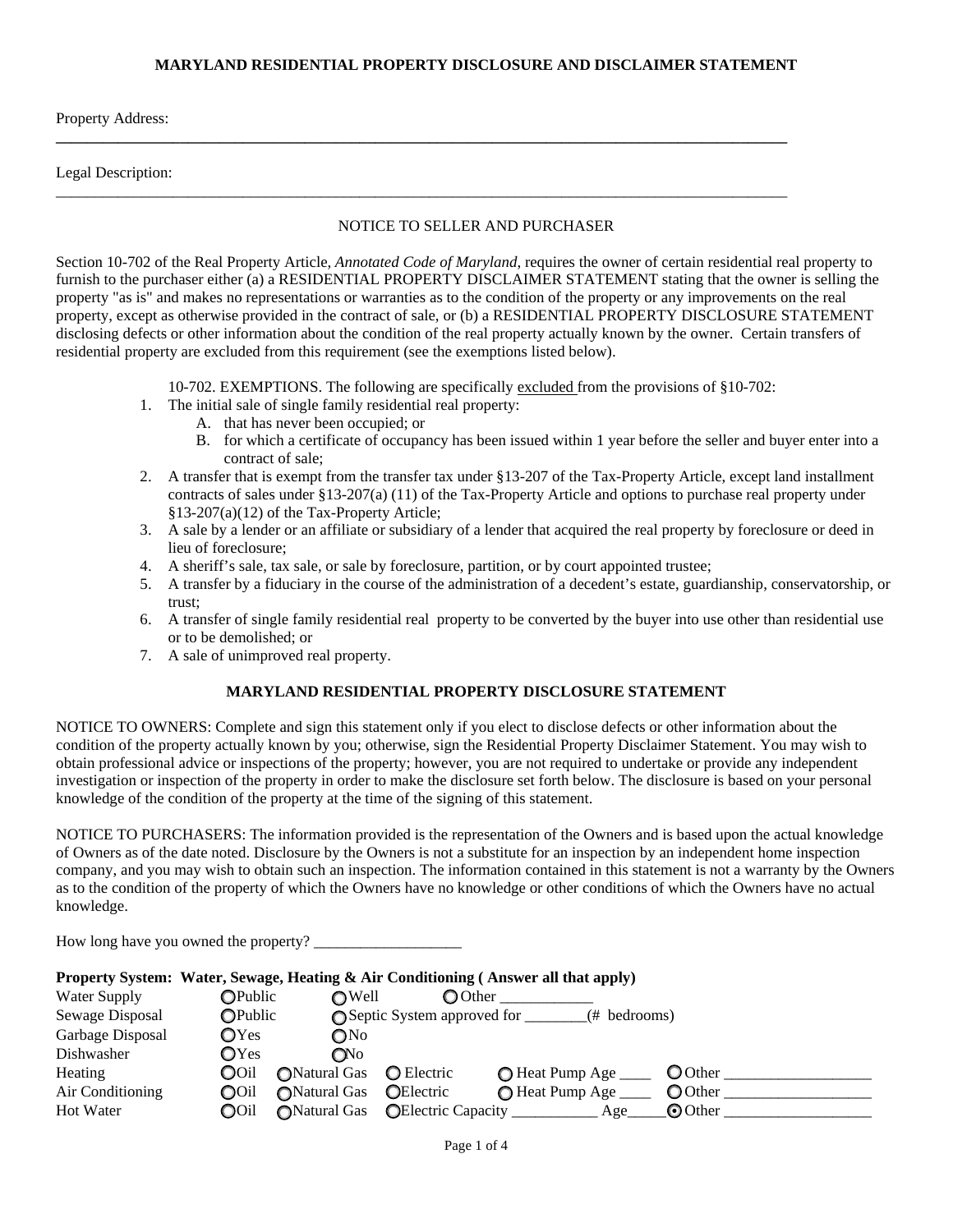# **Please indicate your actual knowledge with respect to the following:**

| 1. Foundation: Any settlement or other problems?                                                                                                                                                                                                |                                                      |                                                       |                  | $\mathbf{O}$ Yes                                     |                 | $\mathbb{O}_{No}$          |                        | <b>OUnknown</b>            |
|-------------------------------------------------------------------------------------------------------------------------------------------------------------------------------------------------------------------------------------------------|------------------------------------------------------|-------------------------------------------------------|------------------|------------------------------------------------------|-----------------|----------------------------|------------------------|----------------------------|
| 2. Basement: Any leaks or evidence of moisture? O Yes ONo OUnknown ODoes Not Apply                                                                                                                                                              |                                                      |                                                       |                  |                                                      |                 |                            |                        |                            |
| 3. Roof: Any leaks or evidence of moisture?                                                                                                                                                                                                     |                                                      |                                                       | $\mathbb{O}$ Yes |                                                      | $\mathbf{O}$ No |                            | <b>O</b> Unknown       |                            |
| Is there any existing fire retardant treated plywood?                                                                                                                                                                                           |                                                      |                                                       |                  | OYes                                                 |                 | $Q_{\text{No}}$            |                        | <b>OUnknown</b>            |
| 4. Other Structural Systems, including exterior walls and floors:<br>Comments:                                                                                                                                                                  |                                                      |                                                       |                  |                                                      |                 |                            |                        |                            |
| Any defects (structural or otherwise)?                                                                                                                                                                                                          |                                                      | $Q$ Yes                                               |                  | $\mathbb{O}^{\mathrm{No}}$                           |                 | <b>Q</b> Jnknown           |                        |                            |
| 5. Plumbing system: Is the system in operating condition?                                                                                                                                                                                       |                                                      |                                                       |                  | $\mathbb{O}$ Yes                                     |                 | <b>ONo</b>                 |                        | <b>OUnknown</b>            |
| 6. Heating Systems: Is heat supplied to all finished rooms?                                                                                                                                                                                     |                                                      |                                                       |                  | $\mathbb{O}Y$ es                                     |                 | QN <sub>0</sub>            |                        | <b>CUnknown</b>            |
| Is the system in operating condition?                                                                                                                                                                                                           |                                                      |                                                       |                  | $\bigcirc$ Yes                                       |                 | $\mathbb{O}^{\mathrm{No}}$ |                        | <b>OUnknown</b>            |
| 8. Electric Systems: Are there any problems with electrical fuses, circuit breakers, outlets or wiring?<br>ON <sub>o</sub> .<br>$\mathbb{O}$ Yes<br>Comments:<br>Will the smoke detectors provide an alarm in the event of a power outage? OYes |                                                      | <b>OUnknown</b>                                       |                  |                                                      |                 |                            |                        | <b>ONo ODoes Not Apply</b> |
| 9. Septic Systems: Is the septic system functioning properly? O Yes ONo OUnknown ODoes Not Apply<br>When was the system last pumped? Date_________<br>Comments:                                                                                 |                                                      |                                                       |                  | <b>OUnknown</b>                                      |                 |                            |                        |                            |
| 10. Water Supply: Any problem with water supply?<br>Comments:                                                                                                                                                                                   |                                                      |                                                       | <b>O</b> Yes     |                                                      | ONo             |                            | <b>OUnknown</b>        |                            |
| Home water treatment system:<br>Comments:                                                                                                                                                                                                       |                                                      | OYes                                                  |                  | ONo                                                  |                 | <b>OUnknown</b>            |                        |                            |
| Fire sprinkler system:<br>Comments:                                                                                                                                                                                                             | OYes                                                 | ONo                                                   |                  | <b>OUnknown</b>                                      |                 |                            | <b>ODoes Not Apply</b> |                            |
| Are the systems in operating condition?<br>Comments:                                                                                                                                                                                            |                                                      |                                                       |                  | OYes                                                 |                 | ONo                        |                        | <b>OUnknown</b>            |
| 11. Insulation:<br>In exterior walls?<br>In ceiling/attic?<br>In any other areas?<br>Comments:                                                                                                                                                  | $\mathbf{O}$ Yes<br>$\bigcirc$ Yes<br>$\bigcirc$ Yes | ON <sub>0</sub><br>ON <sub>0</sub><br>ON <sub>0</sub> |                  | <b>OUnknown</b><br><b>O</b> Unknown<br>Where? $\_\_$ |                 |                            |                        |                            |
| 12. Exterior Drainage: Does water stand on the property for more than 24 hours after a heavy rain?<br>OYes<br>ON <sub>0</sub>                                                                                                                   |                                                      | <b>OUnknown</b>                                       |                  |                                                      |                 |                            |                        |                            |
| Comments<br>Are gutters and downspouts in good repair? $\bullet$ Yes<br>Comments:                                                                                                                                                               |                                                      |                                                       |                  | ON <sub>0</sub>                                      |                 | <b>OUnknown</b>            |                        |                            |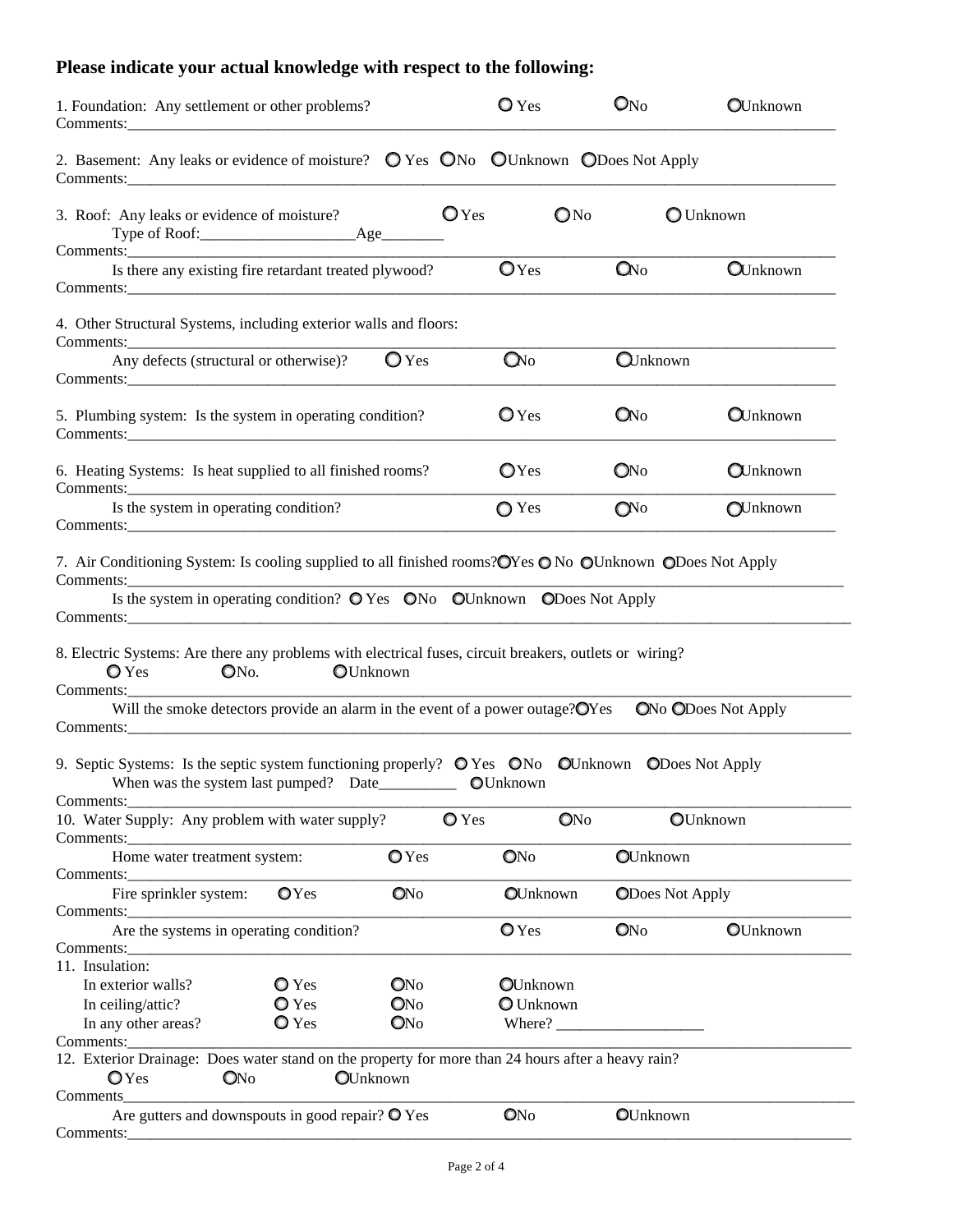| 13. Wood-destroying inspects: Any infestation and/or prior damage? O Yes                                                                                                                                                                                                                                               |                            |                        |                                    | ON <sub>0</sub>       | <b>OUnknown</b>                                                                                                                                                                                                               |
|------------------------------------------------------------------------------------------------------------------------------------------------------------------------------------------------------------------------------------------------------------------------------------------------------------------------|----------------------------|------------------------|------------------------------------|-----------------------|-------------------------------------------------------------------------------------------------------------------------------------------------------------------------------------------------------------------------------|
| Any treatments or repairs? <sup>O</sup> Yes<br>Any warranties? OYes                                                                                                                                                                                                                                                    |                            | ONo<br>$\mathbf{O}$ No | <b>OUnknown</b><br><b>OUnknown</b> |                       |                                                                                                                                                                                                                               |
|                                                                                                                                                                                                                                                                                                                        |                            |                        |                                    |                       |                                                                                                                                                                                                                               |
| 14. Are there any hazardous or regulated materials (including, but not limited to, licensed landfills, asbestos, radon gas, lead-based<br>paint, underground storage tanks, or other contamination) on the property? OYes ONo OUnknown<br>If yes, specify below                                                        |                            |                        |                                    |                       |                                                                                                                                                                                                                               |
| 15. Are there any zoning violations, nonconforming uses, violation of building restrictions or setback requirements or any recorded or<br>unrecorded easement, except for utilities, on or affecting the property? $\bigcirc$ Yes $\bigcirc$ No $\bigcirc$ Unknown<br>If yes, specify below                            |                            |                        |                                    |                       |                                                                                                                                                                                                                               |
| 16. Is the property located in a flood zone, conservation area, wetland area, Chesapeake Bay critical area or Designated Historic<br>O <sub>Yes</sub><br>District?                                                                                                                                                     | $\mathbb{O}_{\mathrm{No}}$ | <b>O</b> Unknown       |                                    | If yes, specify below |                                                                                                                                                                                                                               |
| 17. Is the property subject to any restriction imposed by a Home Owners Association or any other type of community association?<br>$\bigcirc$ Yes<br>$\mathbb{O}N^{\rm o}$                                                                                                                                             |                            | <b>OUnknown</b>        | If yes, specify below              |                       |                                                                                                                                                                                                                               |
| 18. Are there any other material defects affecting the physical condition of the property? OYes ONoOUnknown                                                                                                                                                                                                            |                            |                        |                                    |                       |                                                                                                                                                                                                                               |
| NOTE: Owner(s) may wish to disclose the condition of other buildings on the property on a separate<br>RESIDENTIAL PROPERTY DISCLOSURE STATEMENT.                                                                                                                                                                       |                            |                        |                                    |                       |                                                                                                                                                                                                                               |
| The owner(s) acknowledge having carefully examined this statement, including any comments, and verify that<br>it is complete and accurate as of the date signed. The owner(s) further acknowledge that they have been<br>informed of their rights and obligations under §10-702 of the Maryland Real Property Article. |                            |                        |                                    |                       |                                                                                                                                                                                                                               |
|                                                                                                                                                                                                                                                                                                                        |                            |                        |                                    |                       | Date and the same state of the state of the state of the state of the state of the state of the state of the state of the state of the state of the state of the state of the state of the state of the state of the state of |
|                                                                                                                                                                                                                                                                                                                        |                            |                        |                                    |                       | Date                                                                                                                                                                                                                          |
| The purchaser(s) acknowledge receipt of a copy of this disclosure statement and further acknowledge that they<br>have been informed of their rights and obligations under §10-702 of the Maryland Real Property Article.                                                                                               |                            |                        |                                    |                       |                                                                                                                                                                                                                               |
|                                                                                                                                                                                                                                                                                                                        |                            |                        |                                    |                       |                                                                                                                                                                                                                               |
|                                                                                                                                                                                                                                                                                                                        |                            |                        |                                    |                       |                                                                                                                                                                                                                               |
| $Date$ and $Date$ and $Date$ and $Date$ and $Date$ and $Date$ and $Date$ and $Date$ and $Date$ and $Date$ and $Date$ and $Date$ and $Date$ and $Date$ and $Date$ and $Date$ and $Date$ and $Date$ and $Date$ and $Date$ and $Date$ and $Date$ and $Date$ and $Date$ and $Date$ and $Date$ and $Date$ and $Date$ a      |                            |                        |                                    |                       |                                                                                                                                                                                                                               |